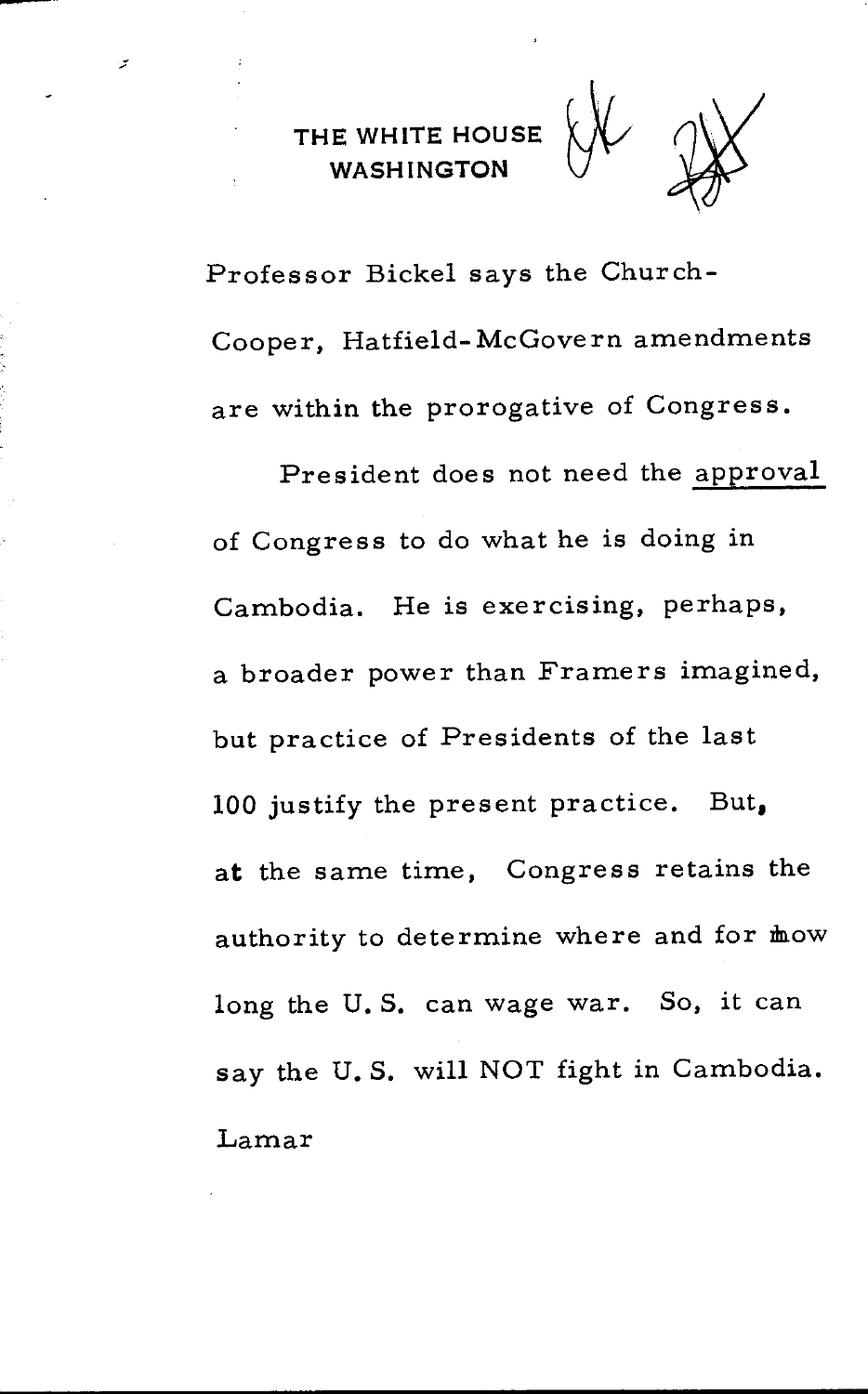# THE WHITE HOUSE

 $\overline{a}$  $\rightarrow$ 

WASHINGTON

**MAY** 26 **1970** 

May 26, 1970

# MEMORANDUM FOR BRYCE HARLOW

Enclosed opinion from Professor Bickel deserves your attention.

Leonard Garment

cc: Bob Haldeman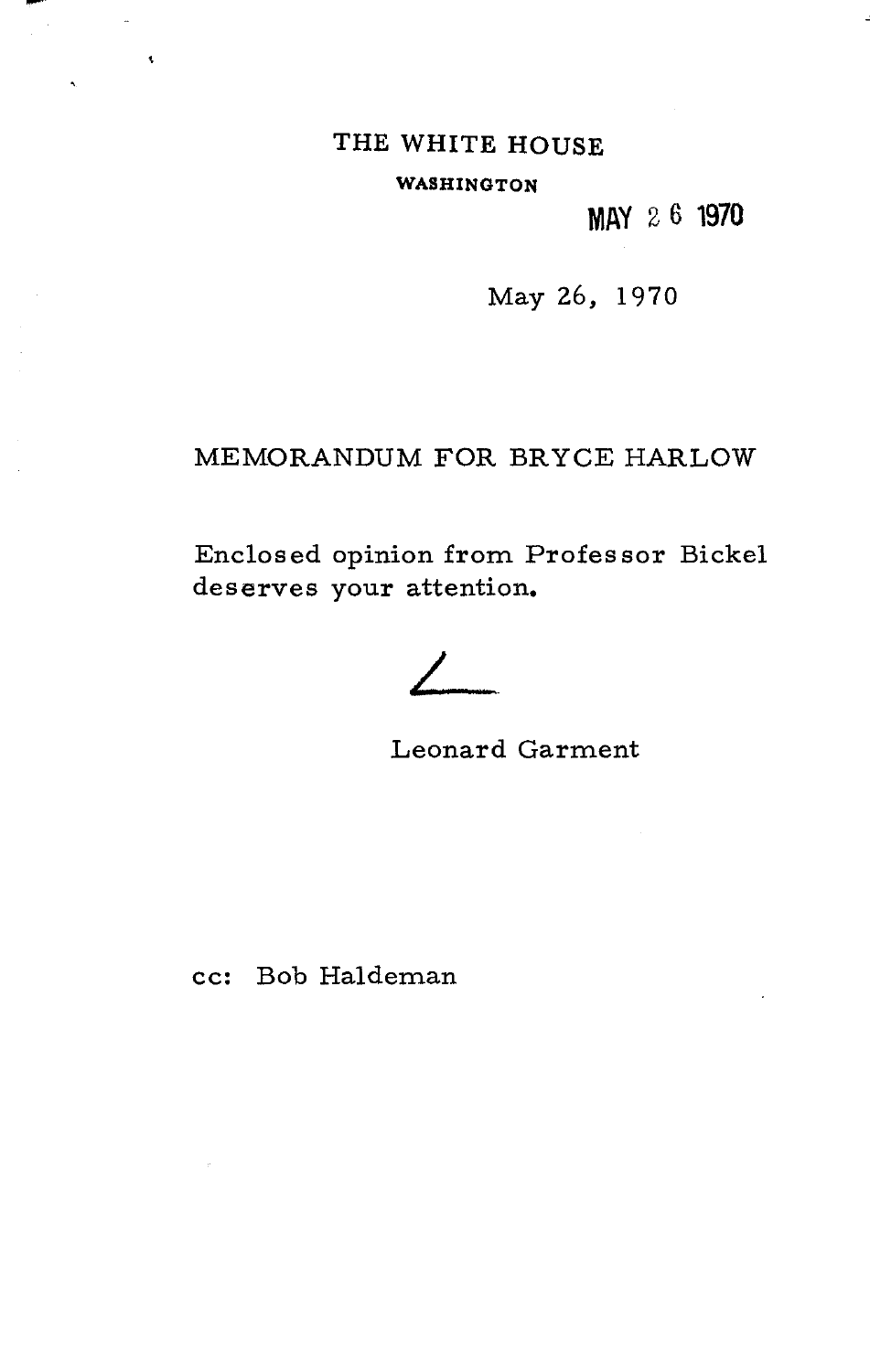### ALEXANDER M. BICKEL 261 ST. RONAN STREET NEW HAVEN, CONNECTICUT 06511

## May 23, 1970

L

, **STATISTICS** 

Dear Len:

A brief note, pursuant to your request, in amplification of the comment I volunteered to you on the phone concerning the so-called constitutional issue raised by the Cooper-Church and McGovern-Hatfield amendments.

. 1 am myself not persuaded by the Administration's position on Cambodia and Vietnam. That's a matter of judgment, and I try not to be self-righteous about it, even though firm. But tae constitutional position that the Cooper-Church and McGovern-Hatfield amendments are altogether unlawful invasions of the President's function as Chief Executive and Commander-in-Chief **--** this position I find, in a word I choose with care, untenable. And I suggest that to couple an untenable, indeed even a weak, legal argument with a substantive policy position which may be debatable but which does rest on merits of its own is to weaken and perhaps discredit the latter.

The Commander-in-Chief is empowered to repel attacks on the United States and its armed forces, and it would follow that he may respond to the imminent threat of an attack, where there is a requirement of speedy and perhaps secret action. Presidents have assumed broader powers as well, which can be supported as lawful in terms of the practice of about a century or so, although not

Leonard Garment, Esq. The White House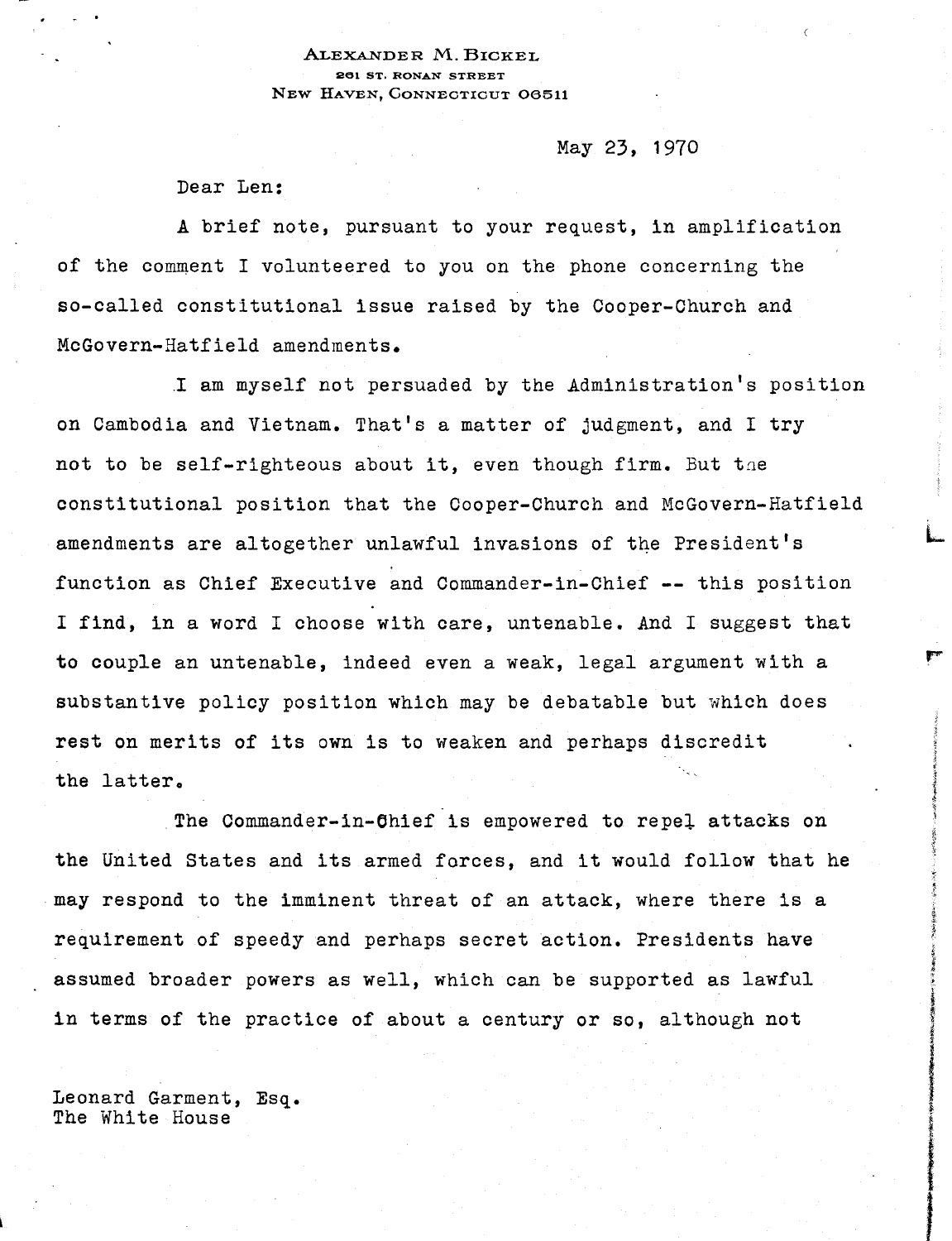Leonard Garment,  $Esq.$  -2- May 23, 1970

necessarily in terms of the intent of the. Framers. I would say, and have said recently, that the Cambodian action falls within the ambit of this tradition of lawful practice, albeit I would not say the same for President Johnson's deliberate decision in 1965 to go to full-scale combat in Vietnam. But the point is that the practice of a century has rendered lawful certain Presidential actions taken in the absence of any legislative mandate to the contrary. Cf. Youngstown Sheet & Tube Co. v. Sawyer, 343 u.s. 579, 593 (Frankfurter, J., concurring),634 (Jackson, J., concurring), 660 (Clark, J., concurring) (1952). Nothing in this practice, let alone in the Constitution and its history, reduces the power of Congress, when Congress exercises it, to determine where and for how long the United States should wage war. Congress is empowered to raise armies and to support them with appropriations of no more than two years' duration, and Congress is authorized to make all lawsnecessary and proper for executing its own powers "and all other Powers vested by this Constitution in the Government of the United States, or in any Department or Officer thereof." Of course, Congress in this parlance means the legislative process, which includes the President through his veto power, unless both Houses override by a two-thirds vote.

Congress is not authorized to command troops, and cannot take from the Commander-in-Chief responsibility for their safety in the field. But Congress must have the authority, when it chooses to exercise it, to describe in terms of international boundaries the areas within which the armed forces of the United States should operate, else the authority to declare war against one nation and not against other nations is meaningless. Fairly read, although very possibly not drafted with the utmost artistry, the Cooper-